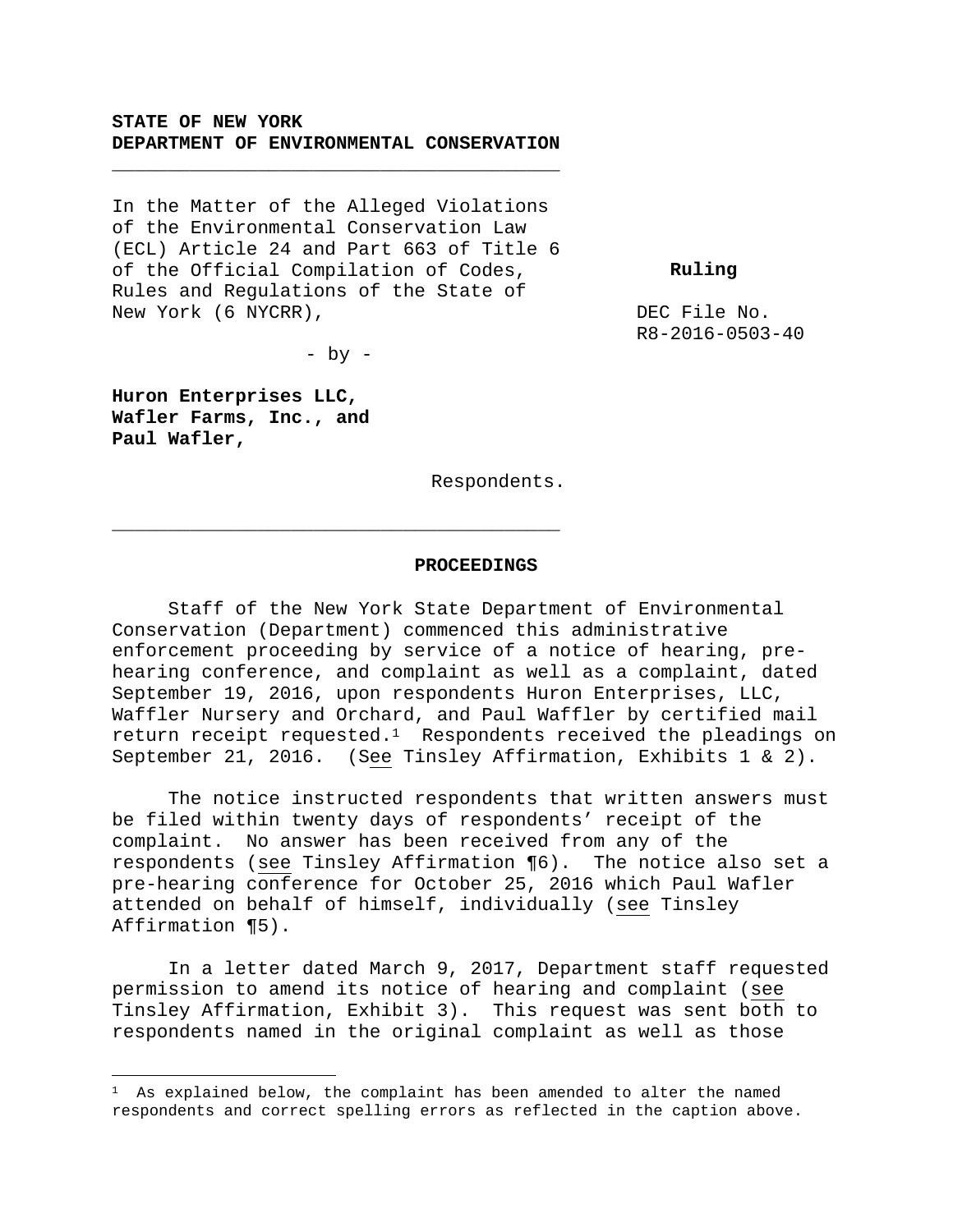named in the caption above (see Tinsley Affirmation, Exhibit 4). No response from respondents to this request was received (see Tinsley Affirmation ¶ 8). By ruling dated April 12, 2017, Department staff's request was granted (see Tinsley Affirmation, Exhibit 5).

Department staff served an amended notice of hearing and an amended complaint, dated April 12, 2017, upon respondents Huron Enterprises, LLC, Wafler Farms, Inc., and Paul Wafler by certified mail return receipt requested. Respondents received the pleadings on April 19, 2017 (see Tinsley Affirmation, Exhibits 6 & 7). None of respondents have served an answer to the amended complaint (see Tinsley Affirmation ¶ 13).

The amended complaint alleges two causes of action. First, Department staff alleges that respondents clearcut trees on their property within freshwater wetland NW-3 without a permit, in violation of ECL 24-0701(1) and ECL 24-0703(1). In the second cause of action, Department staff alleges respondents placed fill within freshwater wetland NW-3 without a permit in violation of ECL 24-0701(1) and ECL 24-0703(1).

In papers dated May 30, 2017, Department staff filed a motion for default judgment pursuant to 6 NYCRR 622.15. Staff's papers consisted of a cover letter, a motion for default judgment and order, the affirmation of Dusty Renee Tinsley with nine exhibits attached, and the affidavit of Steven Miller with seven exhibits attached. These motion papers were sent to respondents via certified mail/return receipt requested.

On June 5, 2017 this matter was referred to me and with a letter dated June 21, 2017, Department staff provided an affidavit of service as well as postal receipts demonstrating that respondents had received the default motion.

In its default motion, Department staff seeks an order of the Commissioner: (1) finding respondents in default for failing to file answers; (2) finding respondents jointly and severally liable for the alleged violations; (3) assessing a total civil penalty of \$3,000; and (4) requiring restoration of freshwater wetland NW-3 and its adjacent area.

#### **DISCUSSION**

Respondents' failure to timely file an answer constitutes a default and a waiver of respondents' right to a hearing (6 NYCRR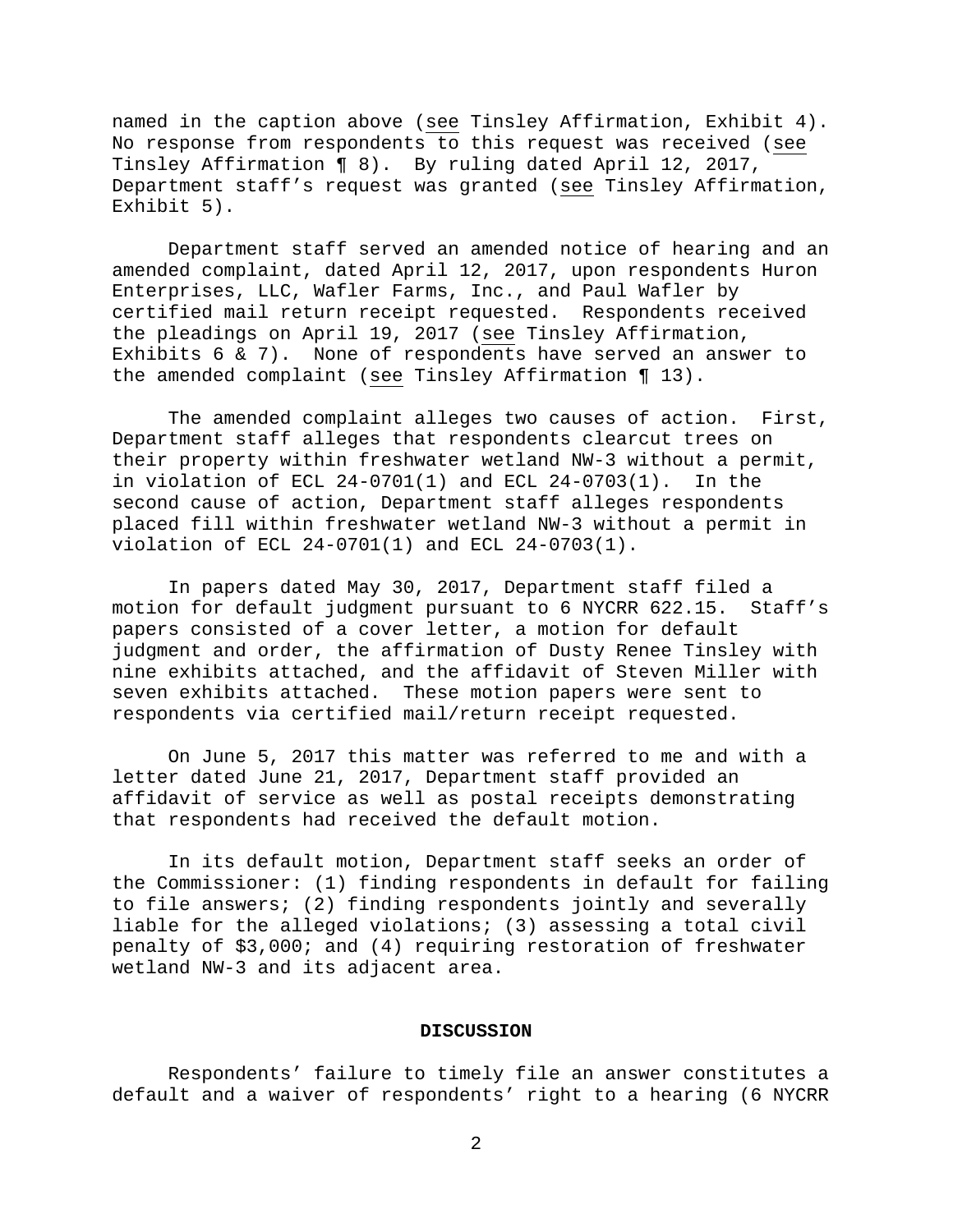622.15[a]). Department staff's motion for a default judgment must include proof of service of the notice of hearing and complaint, proof of respondents' failure to file a timely answer, and a proposed order (see 6 NYCRR 622.15[b]). In addition, staff must serve the default motion papers on respondents or their representatives (see Matter of Dudley, Decision and Order of the Commissioner, July 24, 2009).

 As stated in the Commissioner's decision and order in Matter of Alvin Hunt, d/b/a Our Cleaners (Commissioner Decision and Order, July 25, 2006, at 6), "a defaulting respondent is deemed to have admitted the factual allegations of the complaint and all reasonable inferences that flow from them [citations omitted]." In Matter of Queen City Recycle Center, Inc., the Commissioner stated that "consistent with the requirements applicable to default judgment motions under the CPLR, this decision and order directs that staff must submit proof of the facts constituting the claim charged" (Decision and Order of the Commissioner, December 12, 2013, at 3 [citations omitted]). The Commissioner went on to direct that "[u]pon submission of the motion and supporting materials, the ALJ will review the record to determine whether staff's papers have stated a claim, and that staff's penalty request and remedial relief are supported" (id. [citation omitted]).

In the instant proceeding, Department staff has satisfied the requirements of 6 NYCRR 622.15(b) by providing proof of service of the amended notice of hearing and amended complaint (see Tinsley Affirmation, Exhs. 6 & 7), proof of respondents' failure to timely answer the amended complaint (see Tinsley Affirmation ¶ 15), and a proposed order (see Tinsley Affirmation, Exhibit 9). Respondents received the notice of hearing and complaint on April 19, 2017. Their answers were due on or about May 9, 2017. Ms. Tinsley's affirmation demonstrates that respondents have not filed any answers. In addition, Department staff served a copy of the motion for default judgment on respondents (see Affidavit of Service of Tammy Schubmehl, sworn to June 21, 2017) consistent with the Commissioner's directive in Dudley, supra. To date, the Office of Hearings and Mediation Services has not received a reply from respondents regarding Department staff's motion. Accordingly, staff's motion is unopposed.

While Department staff has submitted proof that clearcutting and filling did occur in freshwater wetland NW-3 and its adjacent area in its papers, it has failed to present sufficient proof that the named respondents are liable for these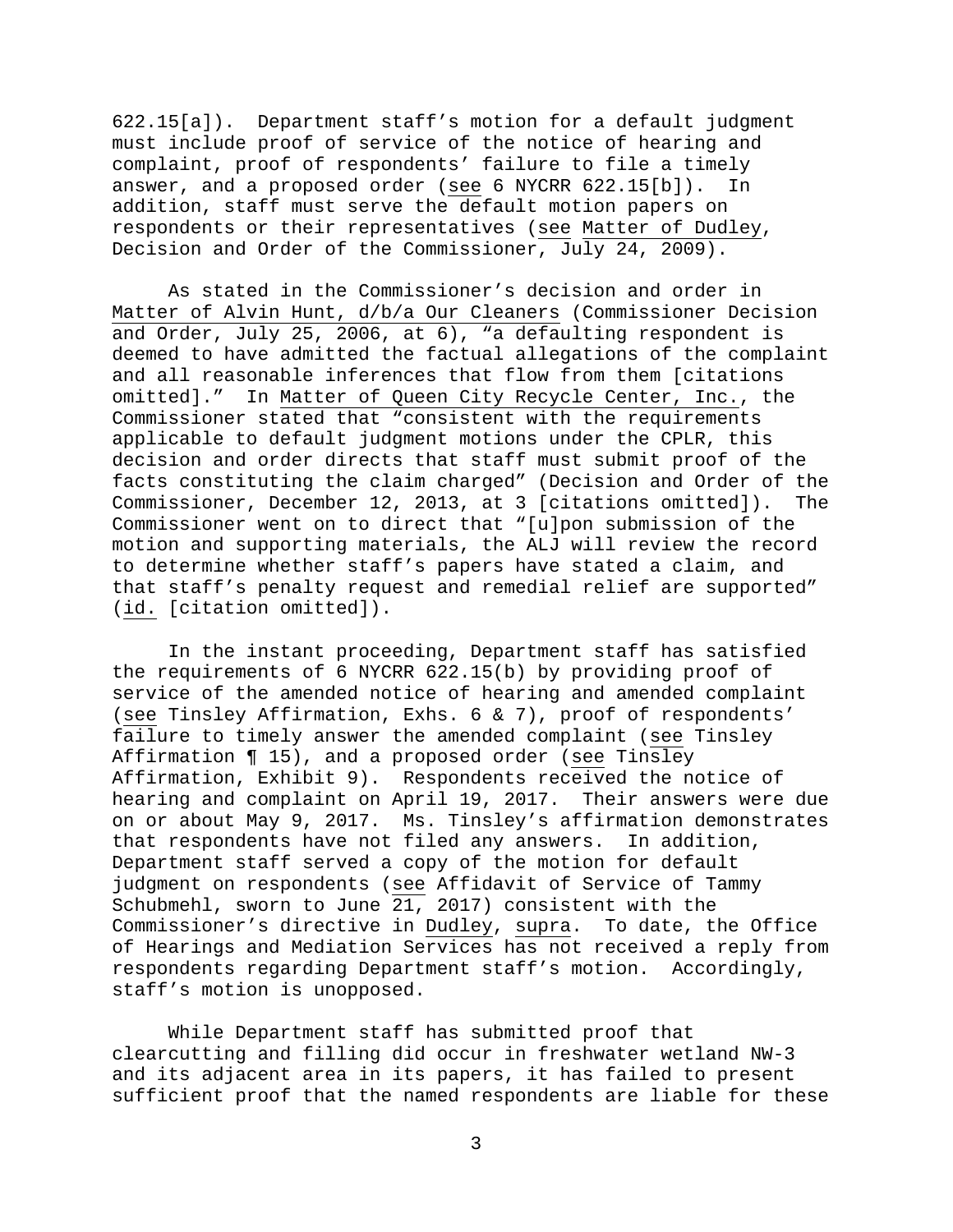violations. Specifically, the amended complaint makes several allegations, including: (1) Wafler Farms, Inc., Huron Enterprises LLC and Paul Wafler variously own property and/or operate at property located at 10748 Slaght Road in Wolcott, in the Town of Huron, New York (amended complaint ¶2); and (2) Paul Wafler is an owner or partial owner of Wafler Farms, Inc. and is an operator of respondents' property (amended complaint ¶3). These allegations are repeated in the fourth and fifth paragraphs of the affidavit of Steven Miller. However, Mr. Miller's statements are conclusory in nature and no statement of the basis of his knowledge of these facts is provided and no other proof of the respondents' relationship to the property or the alleged violations is provided so it is impossible to conclude that Department staff have provided sufficient proof of the facts constituting the claim charged.

In addition, it should be noted that while Department staff's papers discuss alleged clearcutting and filling in both freshwater wetland NW-3 and its adjacent area, the causes of action in the amended complaint allege that those violations only occurred in the wetland itself (see Amended Complaint ¶19 & ¶23). Finally, while the default motion seeks a finding that the respondents are in violation of both ECL article 24 and 6 NYCRR 663, the amended complaint only alleges violations of ECL article 24.

Accordingly, I conclude that Department staff has not met its burden to provide proof of the facts sufficient to support its claim against respondents. Therefore, the instant motion for default must be denied, without prejudice to renew.

Dated: August 15, 2017 P. Nicholas Garlick<br>Albany, New York Administrative Law

 $/s/$ Administrative Law Judge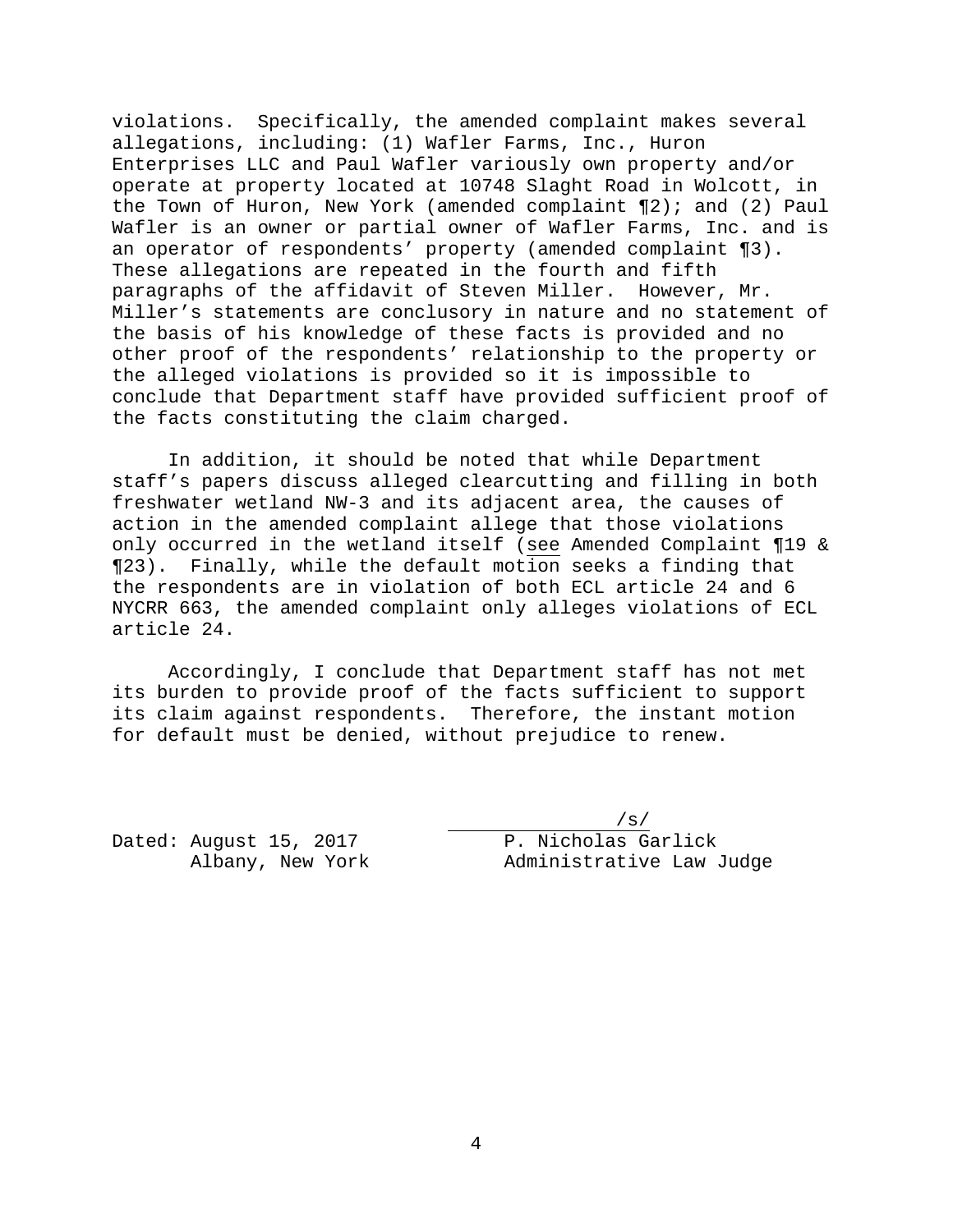# **Exhibit Chart**

## **Matter of Huron Enterprises, LLC, Wafler Farms, Inc., and Paul Wafler**

Attached to the Affirmation of Dusty Renee Tinsley, Esq. dated May 26, 2017

| Exhibit #      | Description                                                            |
|----------------|------------------------------------------------------------------------|
| $\mathbf{1}$   | Cover Letter, Notice of Hearing, Complaint and<br>affidavit of service |
|                |                                                                        |
| $\overline{2}$ | Certified mailing receipts                                             |
| $\overline{3}$ | Request to amend complaint with original papers,                       |
|                | mailing receipts and proposed amended papers                           |
|                | attached                                                               |
| 4              | Affidavit of service of amended complaint with                         |
|                | request to amend complaint and attachments attached                    |
| 5              | Ruling on request to amend                                             |
| 6              | Cover letter, amended notice of hearing, amended                       |
|                | complaint, affidavit of service, and mailing                           |
|                | receipts                                                               |
| 7              | Mailing receipts                                                       |
| 8              | Affidavit of Steven Miller with seven attachments                      |
|                | (listed below)                                                         |
| 9              | Proposed order                                                         |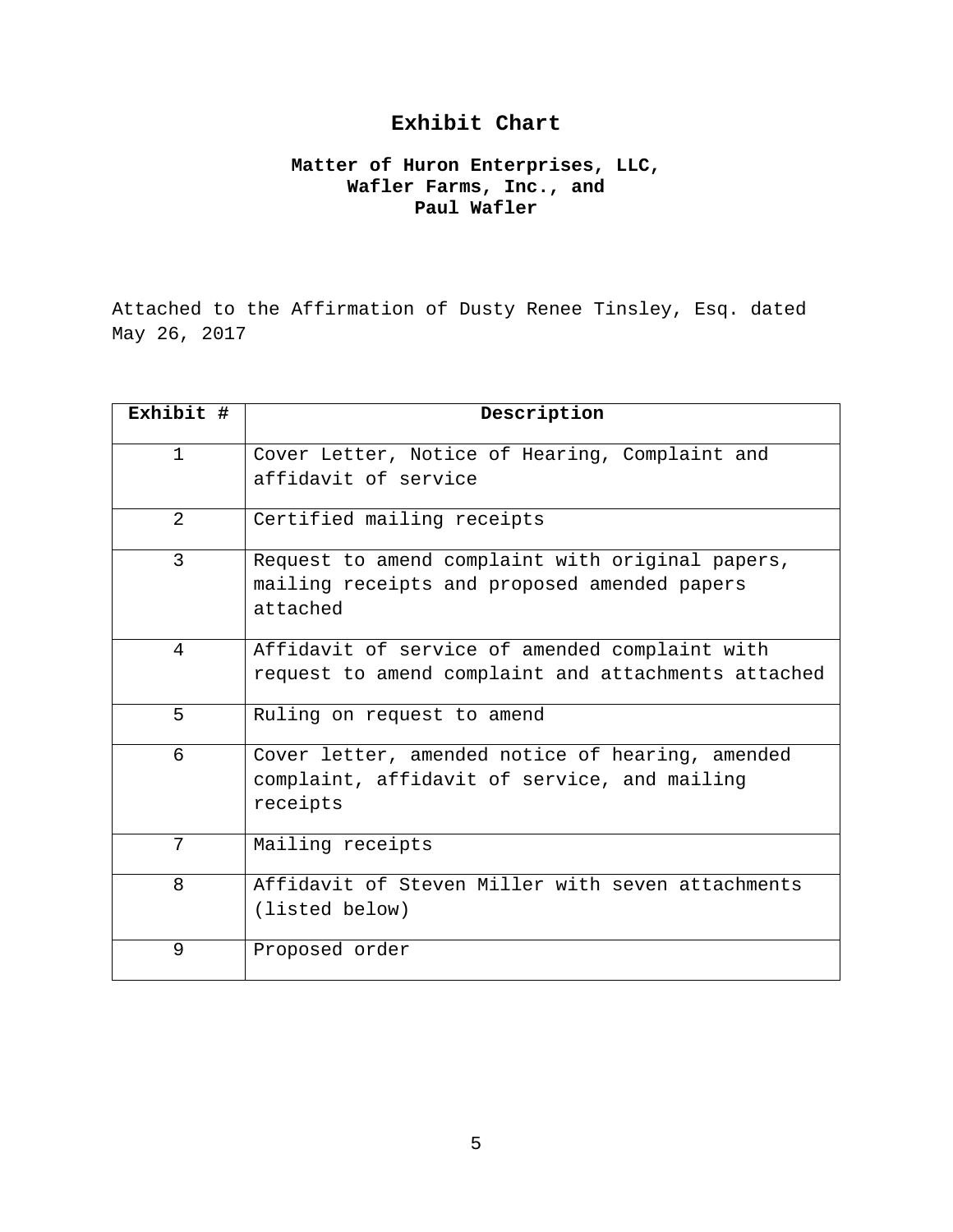| Exhibit # | Description                            |
|-----------|----------------------------------------|
|           |                                        |
| A         | Wetland map for NW-3                   |
| B         | Photographs taken November 2015        |
| $\cap$    | Google earth photographs               |
| D         | Historical photographs                 |
| Е         | Photographs taken November 2015        |
| F         | DEC's Civil Penalty Policy             |
| G         | Freshwater Wetlands Enforcement Policy |

Attached to the affidavit of Steven Miller dated May 26, 2017